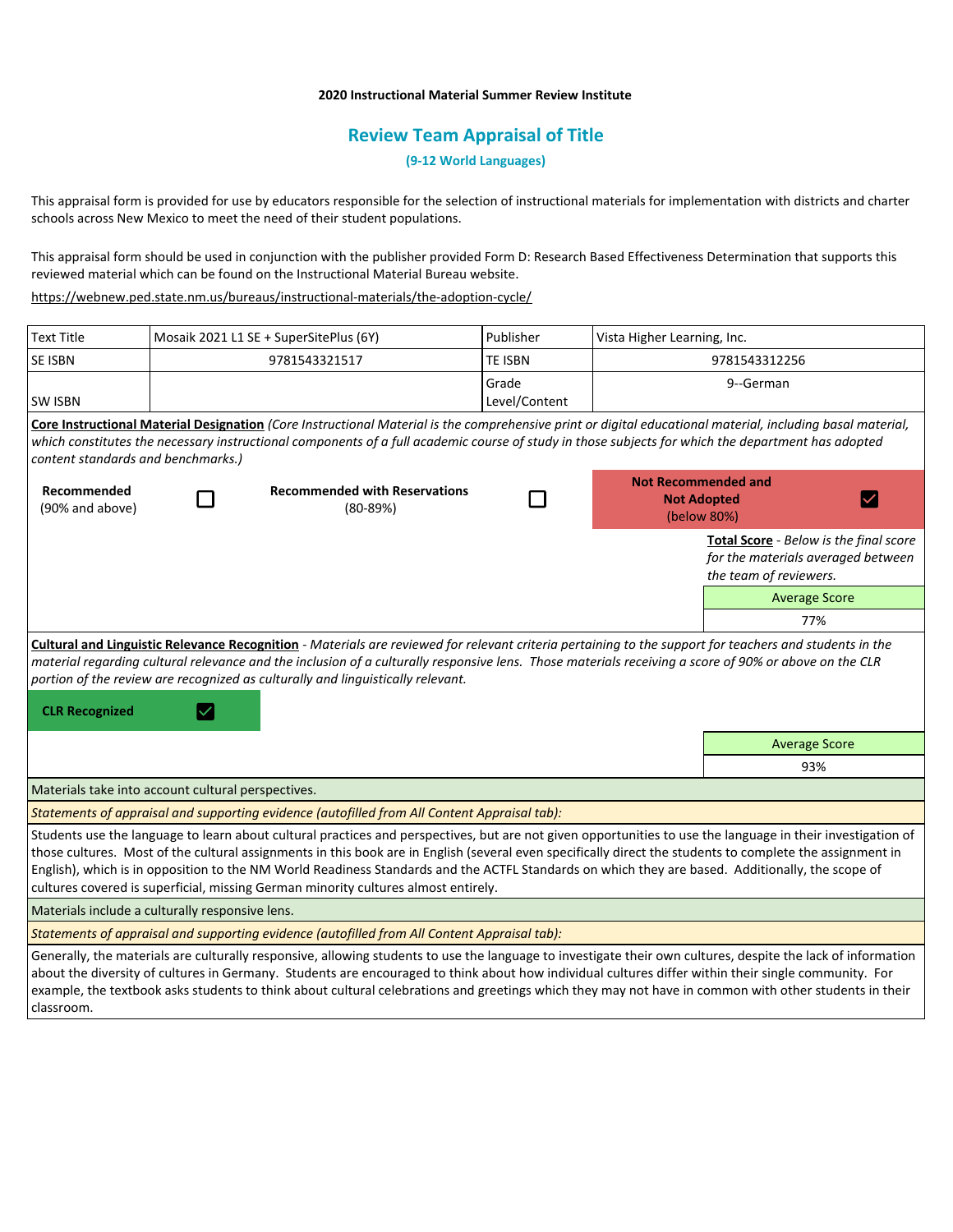**Standards Review** *- Materials are reviewed for alignment with the state adopted content standards, benchmarks and performance standards.*

Average Score 71%

Materials align with grade level standards overall.

*Statements of appraisal and supporting evidence:* 

Materials partially align with grade level standards, but include grammatical concepts which are not appropriate to the level. The materials fail to meet standards by introducing students to concepts through the usage of English-language texts. Novice-level standards clearly state that texts should be in the target language. Additionally, the inclusion of the *dative* case in a level one text is inappropriate in regards to the ACTFL levels upon which the standards are based.

Materials align with communication standards.

*Statements of appraisal and supporting evidence:* 

Students are provided with ample opportunities for communication in all modes. The materials include high quality examples of conversational / interview activities, as well as many opportunities for students to write in the target language. Overall, the textbook is very strong in providing students opportunities for interpersonal communication.

Materials align with cultures standards.

*Statements of appraisal and supporting evidence:* 

Materials occasionally align with cultural standards, but are often lacking in cultural diversity and responsiveness. The text provided does a good job including material about the lesser-taught German-speaking countries (Switzerland, Austria, Liechtenstein, Luxembourg), but it rarely mentions the ethnic and cultural diversity of Germany itself. It includes rare mentions of Turkish-Germans and Italian-Germans, but usually in the context of food. It leaves out most ethnic minorities in Germany and completely fails to address the religious diversity of the country.

Materials align with connections standards.

*Statements of appraisal and supporting evidence:* 

Materials permit students to make connections to other disciplines (such as social studies) as well as diverse perspectives. There are many opportunities for students to make connections to disciplines such as social studies and American studies, as well as geography. The text also contains high quality video / audio texts (such as podcasts and commercials) through which students could draw connections to health and physical education classes.

Materials align with comparisons standards.

*Statements of appraisal and supporting evidence:* 

The materials give the students ample opportunities for linguistic comparison, but are lacking in cultural comparison activities. The textbook contains ample examples of how German linguistic patterns compare to similar patterns in English, such as patterns in pronunciation and in sentence structure. However, the cultural comparison assignments are typically shallow and short, without pre- and post-comparison activities to complement the comparison itself.

Materials align with communities standards.

*Statements of appraisal and supporting evidence:* 

The materials provide students with some opportunities to use the language outside of the classroom. For example, students are required to write a short biography of themselves to post on a website and find a German penpal. This is, however, the best example of these types of activities. The others are purely hypothetical, and do not actually require the students to take their German out into their communities.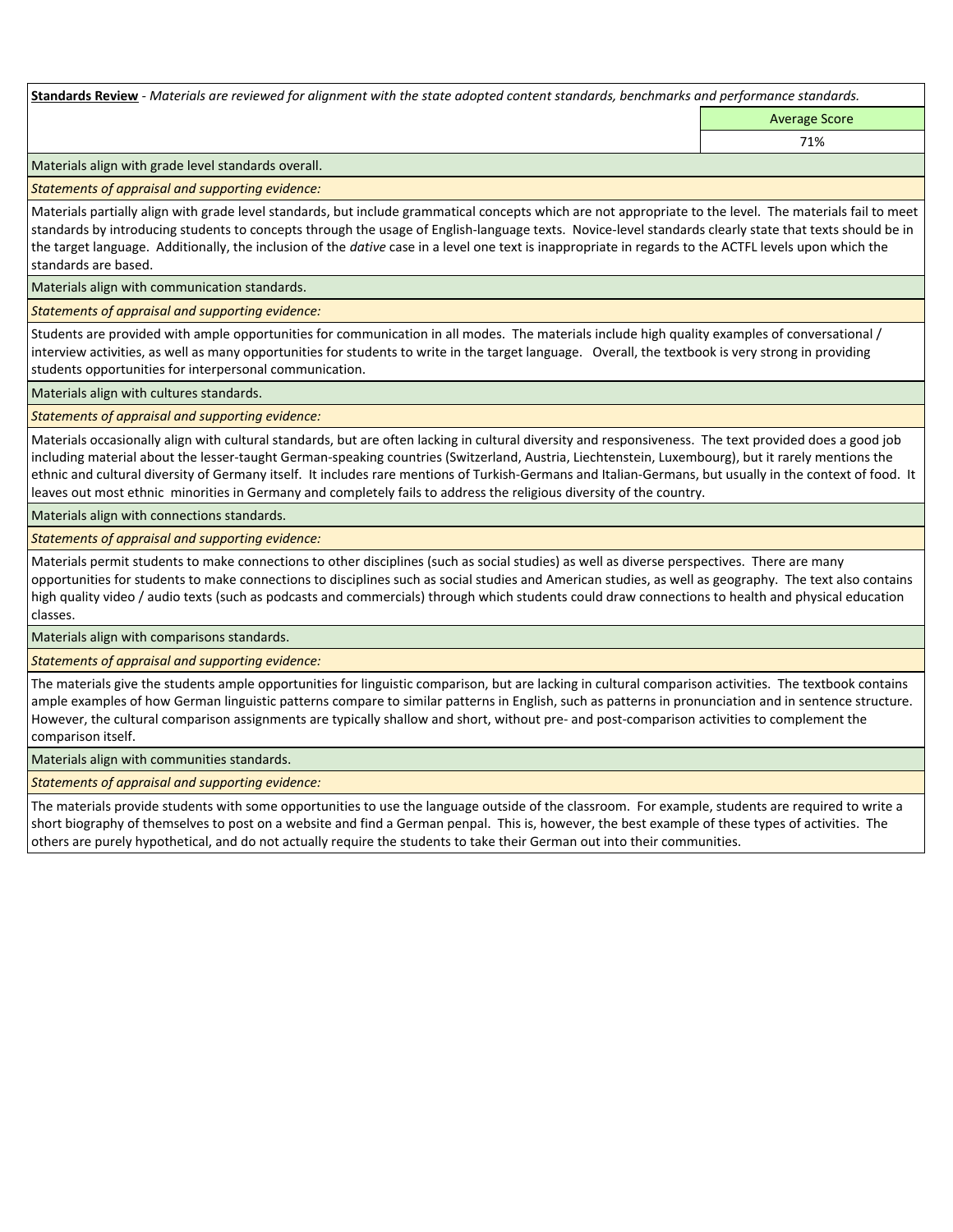**WL Content Review** *- Materials are reviewed for relevant criteria pertaining to the support for teachers and students in the specific content area reviewed.*

Average Score

86%

Materials provide a selection and range of high-quality texts worthy of students' time and attention, exhibiting exceptional craft and thought and/or providing useful information.

*Statements of appraisal and supporting evidence:* 

Students are provided with high quality texts (print texts, videos, and audio) throughout the material. Although these are not authentic texts--they appear to have been created specifically for the textbook itself--they are very high quality. The texts are clearly native-speaker level texts, which is appropriate for all levels of language learners, as are the commercials and podcasts included in the online component. They are engaging in their content and appear to have been created using modern and up-to-date media techniques.

Questions in the materials are high-quality text-dependent and text-specific questions. The overwhelming majority of these questions are text-specific and draw student attention to the particulars in the text.

*Statements of appraisal and supporting evidence:* 

Questions in the materials are generally high quality, and text specific, maintaining student focus on the previously read text. These questions accompany and reference the texts upon which they are based. They also usually (but not always) appear to be comprehensive in nature. However, the textbook does seem to rely on short sections (three at a time) of true / false questions to check for comprehension on several larger texts.

Materials provide scaffolding and supports to enable students' learning of World Languages.

*Statements of appraisal and supporting evidence:* 

The materials provide some teacher support for scaffolding lessons in the form of expansion ideas and suggestions. These ideas are often good ways to expand and expound on the activities students have already completed. However, these suggestions are the limit of scaffolding supports in the textbook itself. There are no supports provided (outside of the brief teacher-oriented pre-text pages) for students who may be struggling, or for teachers who are having difficulty explaining the activity in the target language, which they are required to do according to state standards (this is suggested at the beginning of the book, although there are no strategies provided).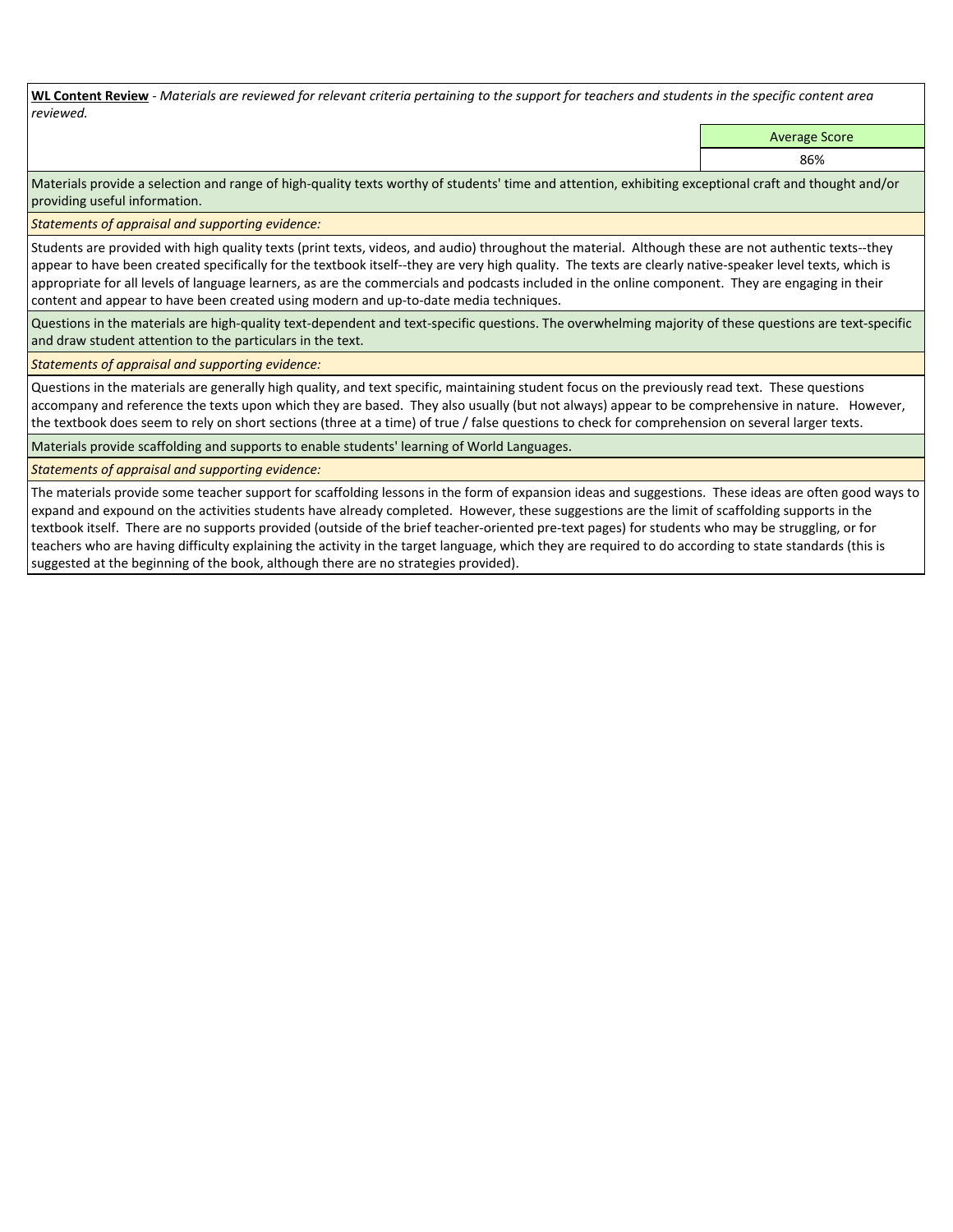**All Content Review** *- Materials are reviewed for relevant criteria pertaining to the support for teachers and students in the material regarding the progression of the standards, lesson structure, pacing, assessment, individual learners and cultural relevance.*

Average Score

89%

Materials are coherent and consistent with the high school standards that all students should study in order to be college and career ready.

*Statements of appraisal and supporting evidence:*

Materials are usually coherent and consistent, however they often rely on college-level standards and assessment methods. Overall, the structure of the text maintains its coherence and structure throughout. It is well organized through color codes, making it very easy to read for students. However, the textbook is clearly oriented toward students already enrolled in college, and, therefore, often fails to promote college-readiness for high school students. For example, several of the grammatical constructions taught assume students are highly motivated and spending a significant amount of time working outside of class (teaching these concepts in level 1 does not align with New Mexico high school standards). These include the dative case, as well as adjective endings and prepositions.

Materials are well designed and take into account effective lesson structure and pacing.

*Statements of appraisal and supporting evidence:*

Materials are sometimes designed in a way to promote effective lesson structuring and pacing. However, the textbook format, as well as choices of timing in teaching grammatical concepts, hinder a teacher's ability to structure effectively. In regards to the format, the cultural pages are organized to encourage students to complete reading 3 to 4 texts prior to addressing the assessment questions. This is not a realistic way to structure a high school language lesson, where singular texts are typically chunked with accompanying questions, in order to support students who are reading at a slower pace.

Materials support teacher planning, learning, and understanding of the standards.

*Statements of appraisal and supporting evidence:*

The materials provide teachers with a detailed explanation of the World Readiness Standards, as well as connections between the standards and types of activities in which they are addressed. There are also suggestions in the teacher pages at the beginning of the teacher's edition regarding how instructors should plan their lessons and set up their classroom.

Materials offer teachers resources and tools to collect ongoing data about student progress on the standards.

*Statements of appraisal and supporting evidence:*

The online component provided with the materials gives teachers several high quality resources and tools to track student data regarding standards progress. These resources include auto-graded activities (which the students can complete multiple times at the teacher's discretion), as well as a gradebook and feedback tools.

Materials support effective use of technology to enhance student learning. Digital materials are accessible and available in multiple platforms.

*Statements of appraisal and supporting evidence:*

The materials promote the effective use of various types of student technology (including handheld devices as well as computers) to enhance the student's experience. Digital materials are available on the online component as well as through guided Google activities. The online materials which accompany this book are thorough and detailed. Additionally, they are easy to use and are organized on both traditional and mobile versions of the website.

Materials can be easily customized for individual learners.

*Statements of appraisal and supporting evidence:* 

The online component of the materials allows the teacher to customize all activities for students' varying achievement levels. Assessment questions can be moved around or changed, and activities can be assigned piecemeal at the teacher's discretion. However, the book is limited to the suggestions and extension ideas provided to the teacher. These are often limited to a single sentence about how to make an assignment more complex or a reminder about items to address before teaching the material. There are no suggestions for reaching students who are struggling or students who have difficulty with certain aspects of language acquisition (reading, writing, hearing, etc...).

Materials give all students extensive opportunities and support to explore key concepts.

*Statements of appraisal and supporting evidence:*

The textbook provides students with opportunities to explore the key concepts related to the standards, particularly those which are communicative in nature. These include activities which encourage students to speak and write interpersonally as well as presentationally, and there are many examples of interpretive assignments integrated within the text. However, without the online component (wherein teachers can edit and change material) there are no inclusionary opportunities in the textbook for students who learn at a slower pace.

Materials take into account cultural perspectives.

*Statements of appraisal and supporting evidence:*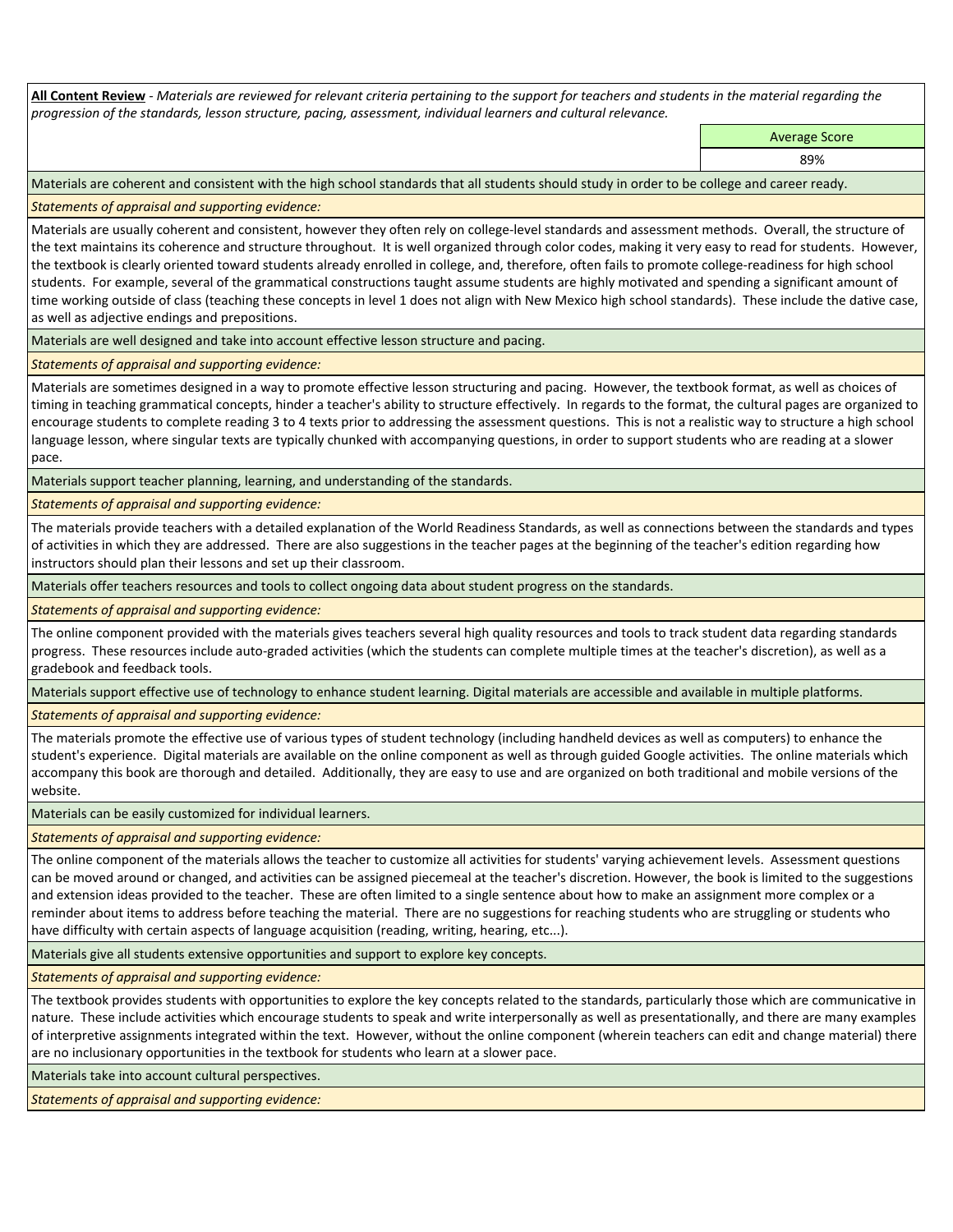Students use the language to learn about cultural practices and perspectives, but are not given opportunities to use the language in their investigation of those cultures. Most of the cultural assignments in this book are in English (several even specifically direct the students to complete the assignment in English), which is in opposition to the NM World Readiness Standards and the ACTFL Standards on which they are based. Additionally, the scope of cultures covered is superficial, missing German minority cultures almost entirely.

Materials include a culturally responsive lens.

*Statements of appraisal and supporting evidence:*

Generally, the materials are culturally responsive, allowing students to use the language to investigate their own cultures, despite the lack of information about the diversity of cultures in Germany. Students are encouraged to think about how individual cultures differ within their single community. For example, the textbook asks students to think about cultural celebrations and greetings which they may not have in common with other students in their classroom.